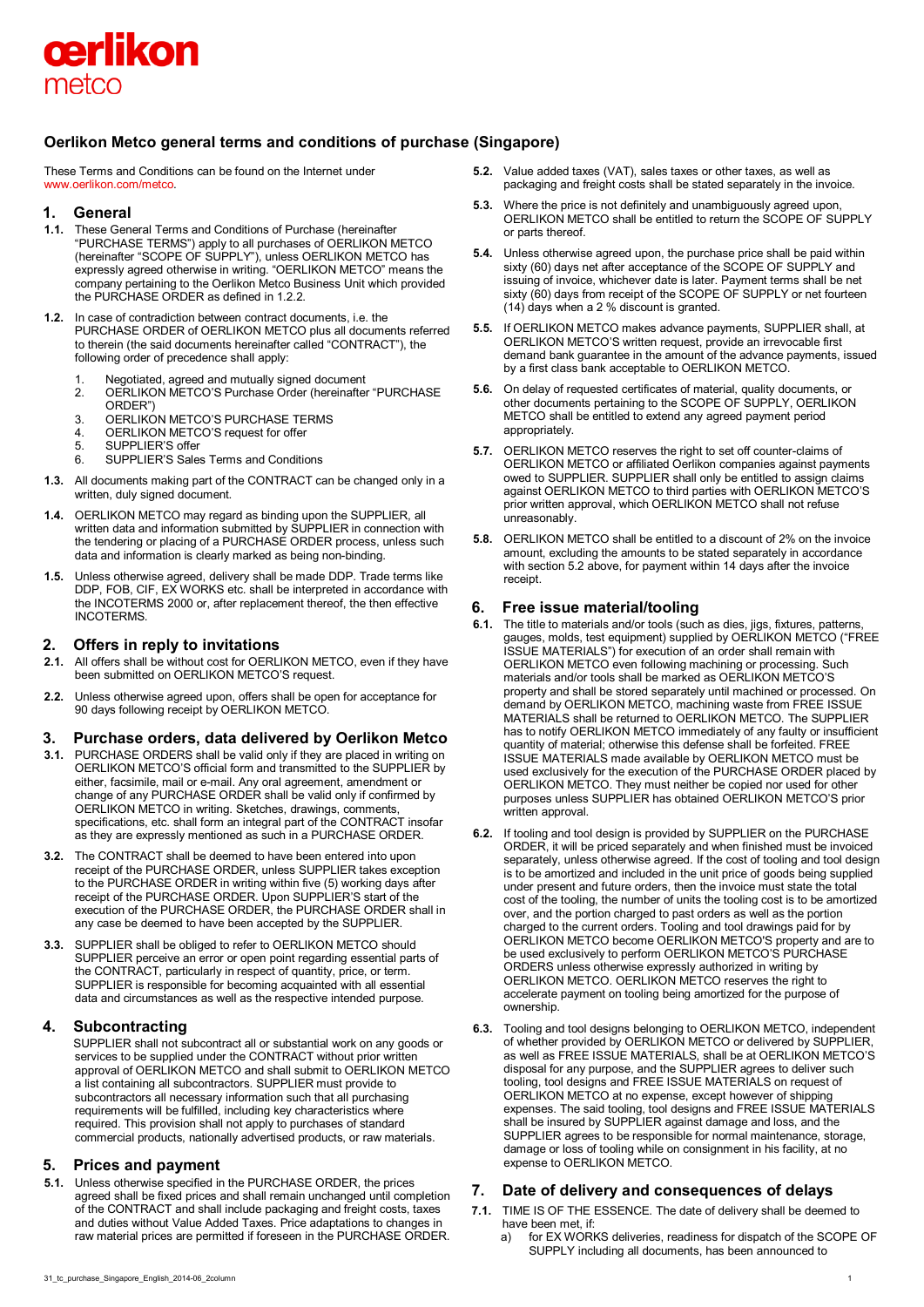

OERLIKON METCO (department responsible for the CONTRACT) before expiry of the delivery date;

- b) in all other cases, the SCOPE OF SUPPLY, including all documents, has arrived at the place of destination and/or the performance of the services has been accepted before expiry of the delivery date.
- **7.2.** Foreseeable delays in delivery shall be notified immediately, stating the reasons and the expected duration of the delay, regardless of whether the whole or part of the SCOPE OF SUPPLY is concerned.
- **7.3.** In cases of delayed delivery, OERLIKON METCO shall be entitled to pursue all claims provided by law, irrespective of whether the SUPPLIER has notified the delay or a penalty has been agreed upon.
- **7.4.** Subject to section 7.3 above, if a fixed date has been agreed upon for the execution of the SCOPE OF SUPPLY, and if this date will not be observed due to reasons attributable to SUPPLIER or its subcontractors, OERLIKON METCO reserves the right to (i) either terminate the CONTRACT and to ask for the reimbursement of all up-front and down payments made, after having given SUPPLIER a last opportunity to fulfill its obligations, or (ii) ask the SUPPLIER to hand over the commenced work against payment of the value which this work has for OERLIKON **METCO**
- **7.5.** If the delivery date has not been met, and provided OERLIKON METCO does not exercise its rights described in section 7.4 above, SUPPLIER shall pay a damages for the delay in amounting to the damages caused by the delay. This penalty shall amount to one and a half percent (1.5 %) per full week of the purchase price for the entire SCOPE OF SUPPLY. The aggregated damage for delay shall not exceed nine percent (9%) of the entire purchase price. Amounts paid or pending payments shall be netted with actual damages claimed by OERLIKON METCO.
- **7.6.** SUPPLIER shall not be entitled to use the non-arrival of essential documents, FREE ISSUE MATERIALS or other objects to be supplied by OERLIKON METCO as a defense, unless the same had been demanded in good time from OERLIKON METCO, or, if dates of delivery had been agreed, a reminder had been sent in due time to OERLIKON METCO.

## **8. Packaging, shipment**

- **8.1.** Unless otherwise agreed upon, the SCOPE OF SUPPLY shall be shipped DDP to the place of destination. SUPPLIER shall be liable for suitable and appropriate packaging, protecting the goods against damage and corrosion during shipment, and, where applicable, any subsequent short term storage (i.e. up to a maximum of 60 days). Where special packaging is agreed, OERLIKON METCO'S instructions have to be observed. SUPPLIER shall be liable for damages due to improper packaging and/or failure to conform to OERLIKON METCO'S instructions.
- **8.2.** OERLIKON METCO reserves the right to return packaging material against credit of the amount charged to OERLIKON METCO. The cost of return shipment shall be for account of OERLIKON METCO.
- **8.3.** Where special care is required during unpacking, SUPPLIER shall notify OERLIKON METCO about the specifics thereof in due course. In particular, a suitable and conspicuous warning shall be attached to the packaging.

#### **9. Compliance with applicable laws**

**9.1.** SUPPLIER warrants that it will comply with all applicable laws, statutes, rules, regulations or orders in the performance of the SCOPE OF SUPPLY, and shall provide all documents required for the export from the place of production and import to the place of end-use, such as but not limited to certificates of origin, export licenses, material safety data sheets, etc..

## **10. Delivery / export control**

- **10.1.** Partial deliveries and/or deliveries made prior to the agreed date of delivery shall not be permitted without OERLIKON METCO'S express prior written approval.
- **10.2.** SUPPLIER undertakes to inspect the goods before shipment to ensure that they comply in terms of quality and quantity with the PURCHASE ORDER. Only material which has passed the inspection shall be delivered.
- **10.3**. Each shipment has to include a detailed delivery note containing OERLIKON METCO'S references, confirmation of the herein above mentioned inspection, and in particular **OERLIKON METCO'S purchasing order number**. For shipments to different delivery addresses, OERLIKON METCO requires separate delivery notes.
- **10.4.** Unless otherwise agreed upon, the invoice, in duplicate and the second document marked as "COPY", has to be sent to OERLIKON METCO by separate mail. Any costs caused by non-compliance shall be borne by the SUPPLIER.
- **10.5.** All correspondence (letters, delivery notes, invoices etc.) must show OERLIKON METCO'S purchasing order number, order date, article designations with indication of quantities, delivery notes also with indication of gross and net weight. The delivery note must indicate OERLIKON METCO'S delivery address according to the CONTRACT.
- **10.6.** The SUPPLIER hereby represents and warrants that it is, and will remain in compliance with the requirements of all applicable export laws and regulations, including but not limited to the U.S. Export Administration Regulations and International Traffic in Arms Regulations. Such requirements include, but are not limited to obtaining all required authorizations or licenses for the export or re-export of any controlled item, product, article, commodity, software or technology. Without limiting the generality of the foregoing, the SUPPLIER hereby represents and warrants that it has not been, and is not currently, debarred, suspended or otherwise prohibited or restricted from exporting, reexporting, receiving, purchasing, processing or otherwise obtaining any item, product, article, commodity, software or technology regulated by any agency of the United States or any other state. The SUPPLIER agrees to indemnify and hold harmless OERLIKON METCO from any costs, penalties or other losses caused by, or related to, any violation or breach of the warranties contained in this provision.

## **11. Transfer of ownership and risk**

- **11.1.** Transfer of ownership shall take place at the time when the SCOPE OF SUPPLY or parts thereof have been finished. Between transfer of ownership and delivery, SUPPLIER will store the SCOPE OF SUPPLY without costs to OERLIKON METCO and mark them as owned by OERLIKON METCO. Furthermore, SUPPLIER undertakes to store and insure the SCOPE OF SUPPLY as if the ownership would not have been transferred.
- **11.2.** Risk shall pass to OERLIKON METCO at the time of arrival of the delivery at the agreed place of delivery.
- **11.3.** Should the requested shipment documents not be supplied in accordance with the CONTRACT and/or OERLIKON METCO'S instructions, the goods shall be stored at the SUPPLIER'S charge and risk until arrival of the same.

## **12. Termination for convenience, cancellation for default**

#### **12.1. Termination for Convenience**

Work may be terminated under the CONTRACT by OERLIKON METCO at the sole discretion of OERLIKON METCO in whole or in part at any time by written notice. In this case, OERLIKON METCO shall reimburse the SUPPLIER'S actual and non-cancelable expenses, which it necessarily incurred for the appropriate execution of the CONTRACT until the termination, all as determined by generally accepted accounting principles. Such reimbursable expenses shall not include the business profit, fixed overhead, royalties, development cost for serial machines and other similar cost of the SUPPLIER. In consideration of the payment made, SUPPLIER shall deliver or assign to OERLIKON METCO any work in progress, and OERLIKON METCO shall be entitled to use said work in progress at its own discretion.

#### **12.2 Cancellation for Default**

In the event SUPPLIER shall be adjudged insolvent, make a general assignment for the benefit of its creditors, or if a receiver shall be appointed on account of SUPPLIER'S insolvency, or in the event SUPPLIER is in default of any provisions or requirements under the CONTRACT, OERLIKON METCO may, by written notice to SUPPLIER, without prejudice to any other rights or remedies which OERLIKON METCO may have under the CONTRACT, cancel further performance by SUPPLIER under the PURCHASE ORDER. In the event of such cancellation, OERLIKON METCO may complete the performance of the PURCHASE ORDER by such means as OERLIKON METCO selects and SUPPLIER shall be responsible for any additional costs incurred by OERLIKON METCO in so doing, SUPPLIER shall deliver or assign to OERLIKON METCO any work in progress as OERLIKON METCO may request and shall grant OERLIKON METCO the right to use or have used all SUPPLIER documentation required for the completion of the SCOPE OF SUPPLY. Any amounts due to SUPPLIER for goods and services completed by SUPPLIER in full compliance with the terms of the CONTRACT prior to such termination shall be subject to set off of OERLIKON METCO'S additional costs of completing the PURCHASE ORDER and other damages incurred by OERLIKON METCO as a result of SUPPLIER'S default.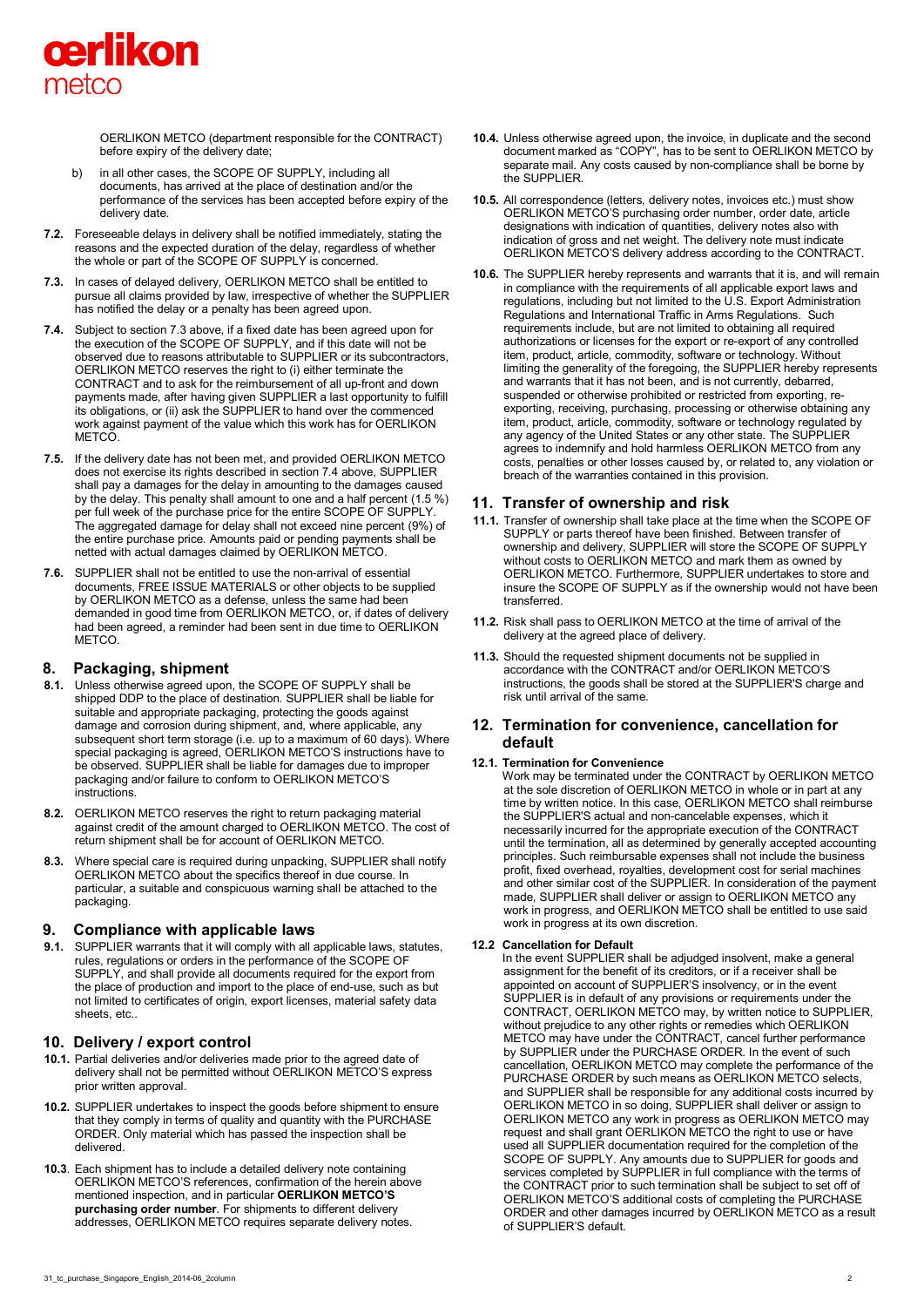

## **13. Inspection, drawings, test certificates, operating instructions spare parts**

- **13.1.** OERLIKON METCO or its representatives shall be entitled, with reasonable notice, to carry out inspections and ongoing examinations of the production, respectively to reject faulty parts during manufacturing. Inspections or examinations shall not relieve SUPPLIER from its exclusive responsibility for the whole SCOPE OF SUPPLY. During the execution of the CONTRACT, SUPPLIER shall allow free access to the manufacturing plants as well as to those of its subcontractors during reasonable business hours.
- **13.2.** OERLIKON METCO'S approval of final construction drawings shall not relieve SUPPLIER of its responsibility for the SCOPE OF SUPPLY.
- **13.3.** Final construction drawings, test certificates, maintenance and operating instructions and spare parts' lists required for the proper maintenance of the SCOPE OF SUPPLY shall be handed over to OERLIKON METCO in the quantities and languages requested together with the delivery at the latest.
- **13.4.** SUPPLIER undertakes to deliver to OERLIKON METCO spare parts related to the SCOPE OF SUPPLY, at OERLIKON METCO'S request, within ten (10) years after acceptance as described in Article 14 hereof.

#### **14. Acceptance, warranty and guarantees**

- **14.1.** Unless otherwise agreed upon in writing, acceptance shall take place after delivery at the place of destination or after placing into operation, whichever occurs later. Payment for work in whole or part will not constitute acceptance.
- **14.2.** SUPPLIER expressly warrants that the entire SCOPE OF SUPPLY covered by the CONTRACT will conform to the specifications, drawings, samples, performance guarantees, or any kind of description furnished by or specified by OERLIKON METCO, and will be merchantable, of good material and workmanship and free from defects. SUPPLIER expressly warrants that the material covered by the CONTRACT will be fit and sufficient for the purpose specified. If certificates, test reports or similar documents form part of the agreed SCOPE OF SUPPLY, the data contained therein shall be deemed as warranted characteristics, even if such certificates etc. originate from subcontractors.
- **14.3.** Unless otherwise agreed upon in writing, SUPPLIER expressly warrants that in executing the CONTRACT, SUPPLIER and the subcontractors have applied the principles of quality assurance according to the relevant ISO or equivalent standards. Quality records have to be safely archived for the period required by the applicable law for the respective goods, however not less than ten (10) years after acceptance as defined in Article 14.1 hereof.
- **14.4.** Should SUPPLIER fail to meet the warranties or guarantees during the warranty and guarantee period, SUPPLIER shall at OERLIKON METCO'S option forthwith remedy the defects on the spot or have them remedied at SUPPLIER'S costs. Should SUPPLIER fail to remedy defects forthwith or in case of emergency, OERLIKON METCO shall be entitled to remedy the defects itself or cause them to be remedied by a third party, in each case at the SUPPLIER'S charge and risk.
- **14.5** OERLIKON METCO shall not be obliged to inspect the SCOPE OF SUPPLY or parts thereof immediately. Defects will be notified after detection. SUPPLIER hereby waives the defense of tardy notification.
- **14.6** Unless otherwise agreed in the CONTRACT, and if the SCOPE OF SUPPLY encompasses erection and/or commissioning services, the warranty and guarantee period shall be 24 months from date of acceptance of the SCOPE OF SUPPLY. In all other cases, the warranty and guarantee period shall extend twelve (12) months from acceptance by OERLIKON METCO or putting into commercial operation of the part(s) or materials provided under the PURCHASE ORDER, whichever occurs later. For repaired or replaced goods, the warranty and guarantee period shall start anew from the date at which they are put into operation.

Goods produced by other materials than those specified, or by defective materials, shall be replaced by SUPPLIER free of charge within five (5) years from delivery.

- **14.7.** Where substitute delivery is made, the items originally delivered to OERLIKON METCO shall be left with OERLIKON METCO for use free of charge until impeccable substitute delivery is ready for operation to OERLIKON METCO. The same shall apply in case of whole or partial termination of the contract due to faulty supply.
- **14.8.** In the event of disputes on quality parameters, an expert opinion will be obtained. Unless otherwise agreed upon in writing, the opinion of SPRING Singapore (Standards, Productivity and Innovation Board) will be requested. The parties undertake to accept the findings of the agreed expert or SPRING Singapore as the case may be. The costs of the expert opinion will be borne by the party at fault.

**14.9.** SUPPLIER will defend and indemnify OERLIKON METCO and its directors, officers, and employees, and the successors and assignees, and OERLIKON METCO'S customers (OERLIKON METCO and each of the aforementioned persons and/or companies referred to as "OERLIKON METCO Indemnitee"), and hold each OERLIKON METCO Indemnitee harmless from and against any and all liabilities, damages, settlements, penalties, fines, costs or expenses (including, without limitation, reasonable attorneys' fees and other expenses of litigation) arising out of any claim, complaint, suit, proceeding or cause of action brought against a OERLIKON METCO Indemnitee by a third party alleging damage, personal injury, death or otherwise, arising from or occurring as a result of (I) Product defects, (ii) any breach by SUPPLIER of its representations and warranties and obligations under this Agreement, (iii) the negligent, fraudulent or wilful acts, omission or misrepresentations of SUPPLIER, or (iv) SUPPLIER'S violation of any applicable law in the performance of its obligations under the CONTRACT.

## **15. Work carried out in Oerlikon Metco's works or at site**

If work is carried out in OERLIKON METCO'S or its customer's works, or on construction or erection sites, these PURCHASE TERMS shall be supplemented by OERLIKON METCO'S or its customer's safety instructions and rules for external companies. SUPPLIER shall request them and acknowledge receipt in writing. Furthermore, SUPPLIER shall instruct its employees, consultants, etc. to comply with such instructions and rules.

## **16. Intellectual property and secrecy**

- **16.1**. OERLIKON METCO retains all intellectual property rights on all documents, such as drawings, sketches, calculations, models, etc., which OERLIKON METCO hands over to SUPPLIER before or after the conclusion of the CONTRACT. SUPPLIER will use these documents for the exclusive purpose of executing the CONTRACT. Without OERLIKON METCO'S prior written approval, SUPPLIER shall **NOT** be entitled to manufacture products based on these documents for third parties, or to copy such documents, or to make them known in whatever way to third parties, which are not directly involved in the execution of the CONTRACT or parts thereof. On demand, all documents, together with all copies or reproductions thereof, shall immediately be handed over to OERLIKON METCO. After completion of the delivery, or should the SCOPE OF SUPPLY not be delivered, SUPPLIER shall immediately return all documents to OERLIKON METCO without OERLIKON METCO'S request. SUPPLIER however shall be entitled to retain one copy for legally or contractually required archiving purposes.
- **16.2.** SUPPLIER warrants that the SCOPE OF SUPPLY and any component part thereof shall not infringe any intellectual property rights of third parties. In the event of any infringement relating to the SCOPE OF SUPPLY, OERLIKON METCO may, in its sole discretion, ask SUPPLIER to procure the right to use the equipment without impairing its suitability, or modify or replace it to make the use by OERLIKON METCO or its customer non-infringing.
- **16.3.** SUPPLIER undertakes to provide OERLIKON METCO all documents and information produced in connection with the SCOPE OF SUPPLY. OERLIKON METCO shall have an unrestricted right to use said documents for the purposes of operation, maintenance, repair, training and enlargement of the SCOPE OF SUPPLY.
- **16.4.** OERLIKON METCO and/or its customer shall not be mentioned in any publications for advertising purposes without OERLIKON METCO'S prior written approval.

## **17. Force majeure**

- **17.1.** SUPPLIER shall not be liable for any non-performance, loss, damage, or delay due to war, riots, fire, flood, strikes or labor difficulty, governmental actions, acts of God, acts of OERLIKON METCO or its customer, delays in transportation, or other causes beyond the reasonable control of SUPPLIER. In the event of delay in performance due to any such cause, the date of delivery or time for completion will be extended to reflect the length of time lost by reason of such delay. If the grounds for Force Majeure continue for more than two (2) months, either OERLIKON METCO or SUPPLIER may terminate the CONTRACT upon seven (7) days written notice to the other party.
- **17.2.** SUPPLIER shall be entitled to be compensated in case of termination, for the work done prior to termination and the expenses for noncancelable procurements. OERLIKON METCO shall be entitled to receive all work results for which it has paid.

## **18. Miscellaneous**

**18.1. Applicable Laws and Jurisdiction**